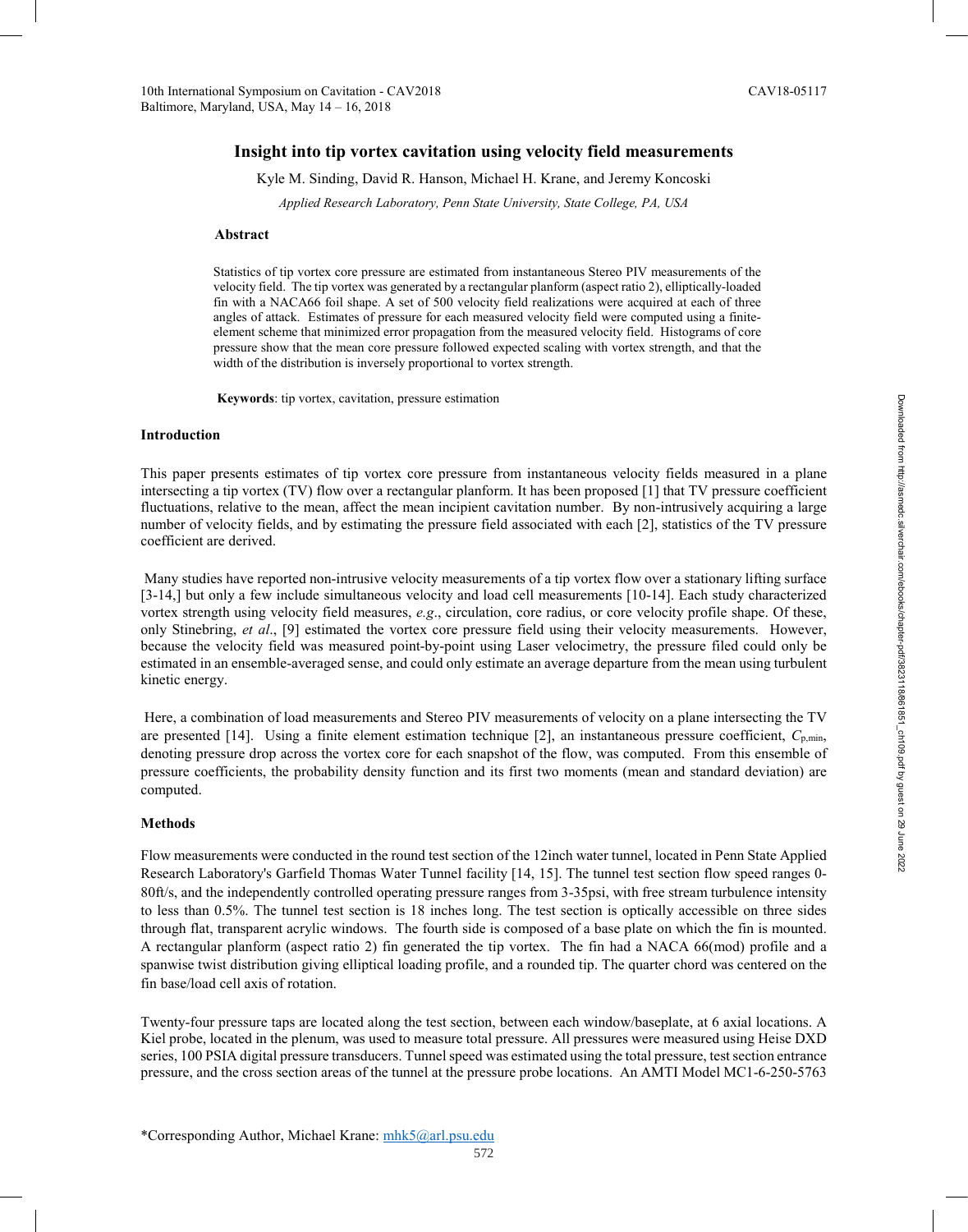six-axis load cell measured the forces and moments applied to the fin during the experiment. Load cell strain gage voltages, all tunnel pressures, and water temperature data were all recorded digitally with a National Instruments DAQ system.

As illustrated in Figure 1, Stereo Particle Image Velocimetry (SPIV) measurements were performed on a plane oriented at a right angle to the tunnel axis, roughly centered on the location of the tip vortex, approximately 0.50 chord lengths downstream of the trailing edge. The plane was illuminated with a dual head Nd:YAG Solo PIV laser, operated in double pulse mode, at a frequency of 15Hz. Images were captured with two Sensicam cameras operating in doubleshutter mode. A combination of LaVision Scheimpflug lens mounts and acrylic prisms pressed onto the window exterior minimized optical distortion. The spatial calibration was performed using a 200mm<sup>2</sup> dual-plane, dualside calibration target (TSI, Inc.) with markers spaced vertically and horizontally 10mm apart, and a 1mm displacement between planes. Image pairs were acquired using INSIGHT 3G software (TSI, Inc.) and processed using standard, multipass stereo-cross-correlation software (DAVIS 8.0.5, LaVision). In the final pass, a 32x32 pixel correlation window, with 50% overlap, was used, resulting in a 19x33 point vector field (627 total vectors) over the field of view.



Figure 1. Schematic of SPIV setup, showing cameras, optical path (pink), prisms (gray) imaging laser sheet (green), and fin [14]. Flow is from right to left.

An instantaneous pressure field was estimated from each velocity field acquired, using a finite element formulation [2]. This method reduces the error propagation from the measured velocity into the estimated pressure field, and allows for more flexibility in applying pressure boundary conditions on the region containing the measured velocity field. The pressure and pressure gradient on the border of the measurement region was estimated using the velocity field. Finite-differencing of the velocity field was used to estimate the normal pressure gradient, at all but one point on the boundary, where the pressure was estimated using the total pressure measured in the plenum, and the measured local velocity vector, and the Bernoulli equation. This point was chosen such that it was the least likely to be located on a streamline that had passed through an upstream region containing vorticity. For each vector field, a pressure coefficient is defined in terms of the difference between minimum core pressure and ambient pressure:

$$
C_{p,min} = \frac{p_{min} - p_{\infty}}{\frac{1}{2}\rho {U_{\infty}}^2}
$$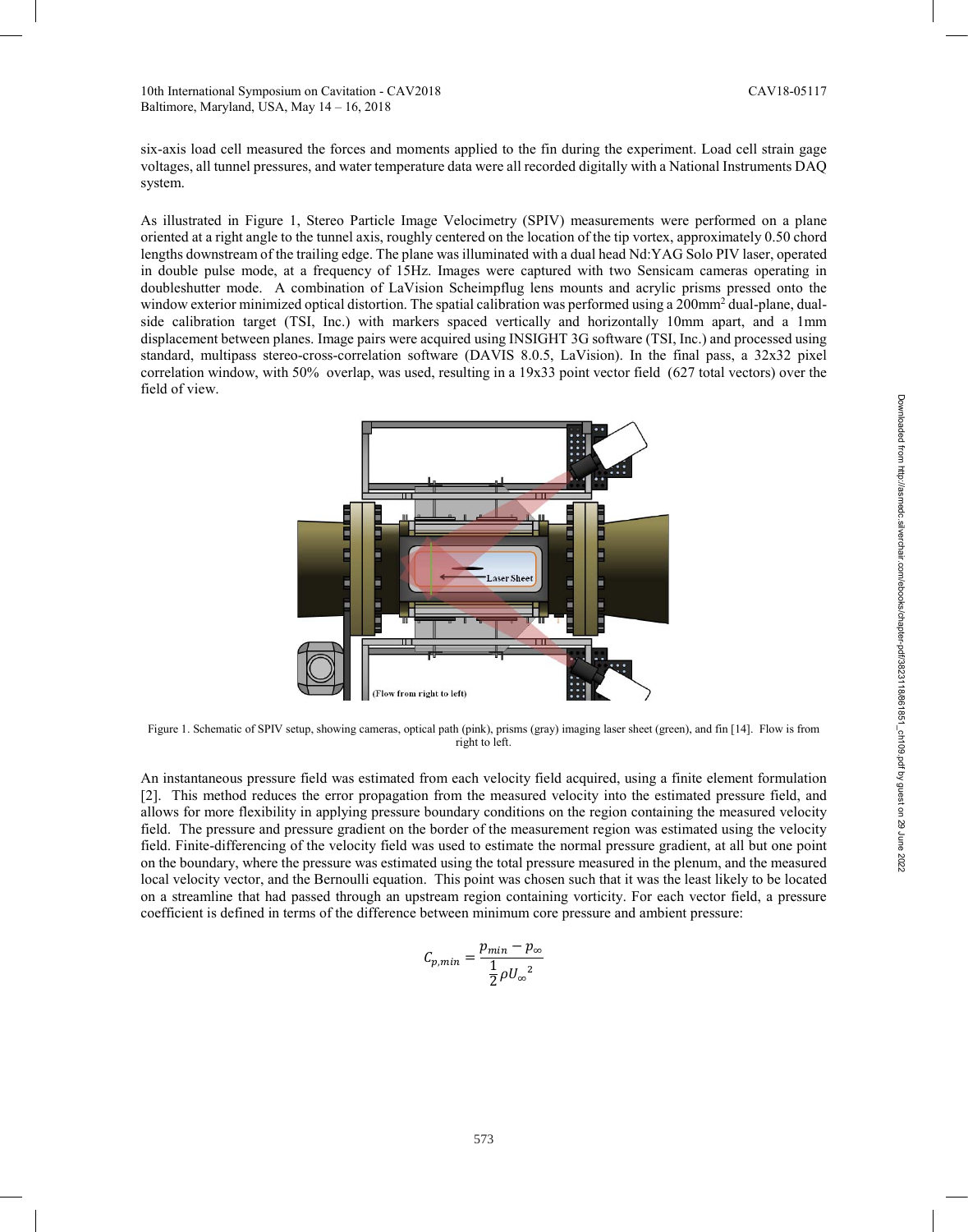### **Results**

Velocity was measured in a plane located one half chord downstream of the trailing edge, nominally centered on the tip/trailing edge corner location, at U<sub>∞</sub> = 30 ft/s, for three angles of attack ( $\alpha$  = 0°,  $\alpha$  = 2.5°, and  $\alpha$  = 5°). At each angle of attack, 500 image pairs were acquired. For each resulting velocity field snapshot a corresponding pressure field was computed as described above. A typical result is shown in Figure 2. The minimum pressure coefficient  $C_{p,\text{min}}$  was then computed from each field.

Figure 3 shows tip vortex pressure difference statistics as a function of tip vortex strength. Figure 3a shows probability density functions of –*C*<sub>p,min</sub> for each of the three angle of attack conditions tested. Figure 3b shows variations of the mean and standard deviations of  $-C_{p,min}$  as a function of tip vortex strength  $C_{L}^{2}Re^{0.4}$  [see, *e.g.*, 16]. These results show that mean vortex core pressure coefficient increases, while variations about that mean decrease, with angle of attack (vortex strength). These results indicate that the minimum core pressure variation can be higher than 10% of the mean.



Figure 2. Instantaneous snapshot of velocity and pressure fields of tip vortex, measured one-half chord length downstream of fin trailing edge.  $\alpha$  = 0°,  $U_{\infty}$  = 9.2m/s. Vectors show velocity projected onto measurement plane, colormap shows pressure coefficient.

### **Summary**

This paper presents statistics of tip vortex core pressure, estimated from instantaneous velocity measurements in a plane intersecting the vortex core. The vortex was generated using an elliptically-loaded fin. Pressure estimation was performed using a finite element scheme that minimizes propagation of velocity error into the pressure estimation. For the three fin angles of attack studied, pressure statistics were presented. These show that the mean core pressure coefficient follows the expected trend with vortex strength, and that the variations of core pressure relative to the mean have an inverse proportionality with vortex strength.